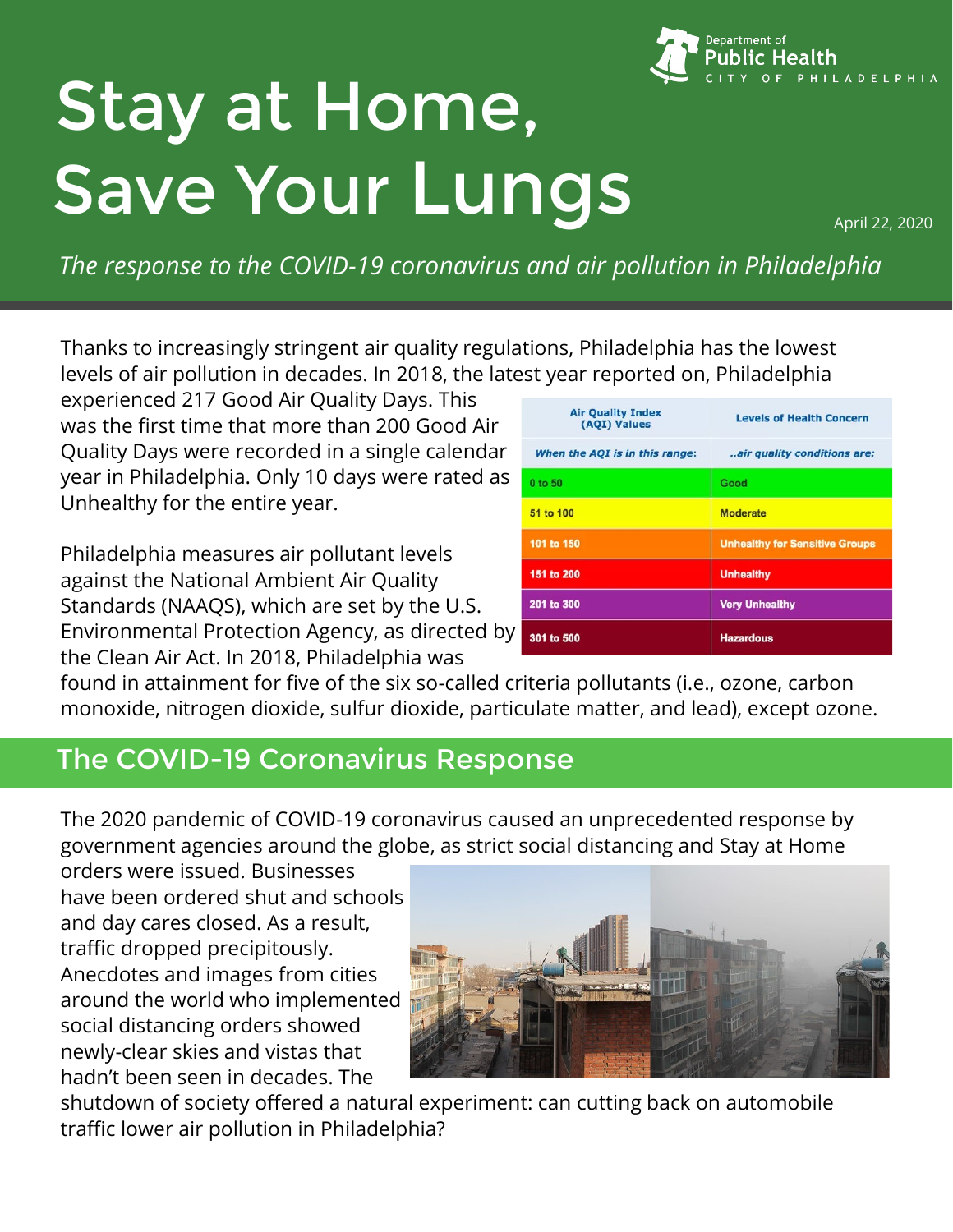#### Air Pollution in Philadelphia

Air pollution produced in Philadelphia comes from a variety of sources. Many are point sources, meaning they are a facility or single point that produces air pollution. One of the biggest polluters in Philadelphia, though, are mobile sources of pollution, like cars, trucks, and buses. Mobile sources of pollution produce, among other things, nitrogen dioxide and particulate matter.

Nitrogen dioxide, or NO2, is a gas that gets in the air from the burning of fuels like gasoline. NO2 may contribute to the development of asthma and potentially increase susceptibility to respiratory infections. NO2 also reacts with volatile organic compounds and sunlight to produce ozone. Ozone can irritate and damage your lungs, and is especially dangerous to

people with asthma and COPD. Ozone is also the only criteria air pollutant that is not in attainment in Philadelphia.

Fine particulate matter, or PM25, is a mixture of solid particles and liquid droplets found in the air. Some particles, like dirt or soot, are large or dark enough to be seen with the naked eye. Others are so small they can only be detected using an electron microscope. Numerous scientific studies have linked particle pollution exposure to a variety of problems, including premature death in people with heart or lung disease, nonfatal heart attacks, and aggravated asthma.



Carbon Monoxide, or CO, is a colorless, odorless, and at high concentrations a poisonous gas. It is formed when carbon in fuels are not burned completely. The major source of CO is motor vehicle emissions. Carbon monoxide enters the bloodstream and reduces oxygen delivery to the body's organs and tissues. The health threat from carbon monoxide is most serious for those who suffer from cardiovascular disease.

# The Effects of Statewide Mitigation Orders on Air Pollution



Governor Wolf instituted a Statewide Mitigation Orders starting at midnight on March 17, 2020. This order asked all Pennsylvanians to refrain from nonessential travel, closed all schools in the Commonwealth, and closed all non-essential businesses. This order precipitated a sharp curtailment in automobile traffic across the state, including in Philadelphia. The Health Department, through its citywide network of ten air pollution monitors, compared air pollution levels from the month before and the month after the Order to quantify the effect on air quality in Philadelphia. The following charts compare values from February 17 – March 17, 2020 (Before the Order) and from March 17, 2020 – April 17, 2020 (After the Order).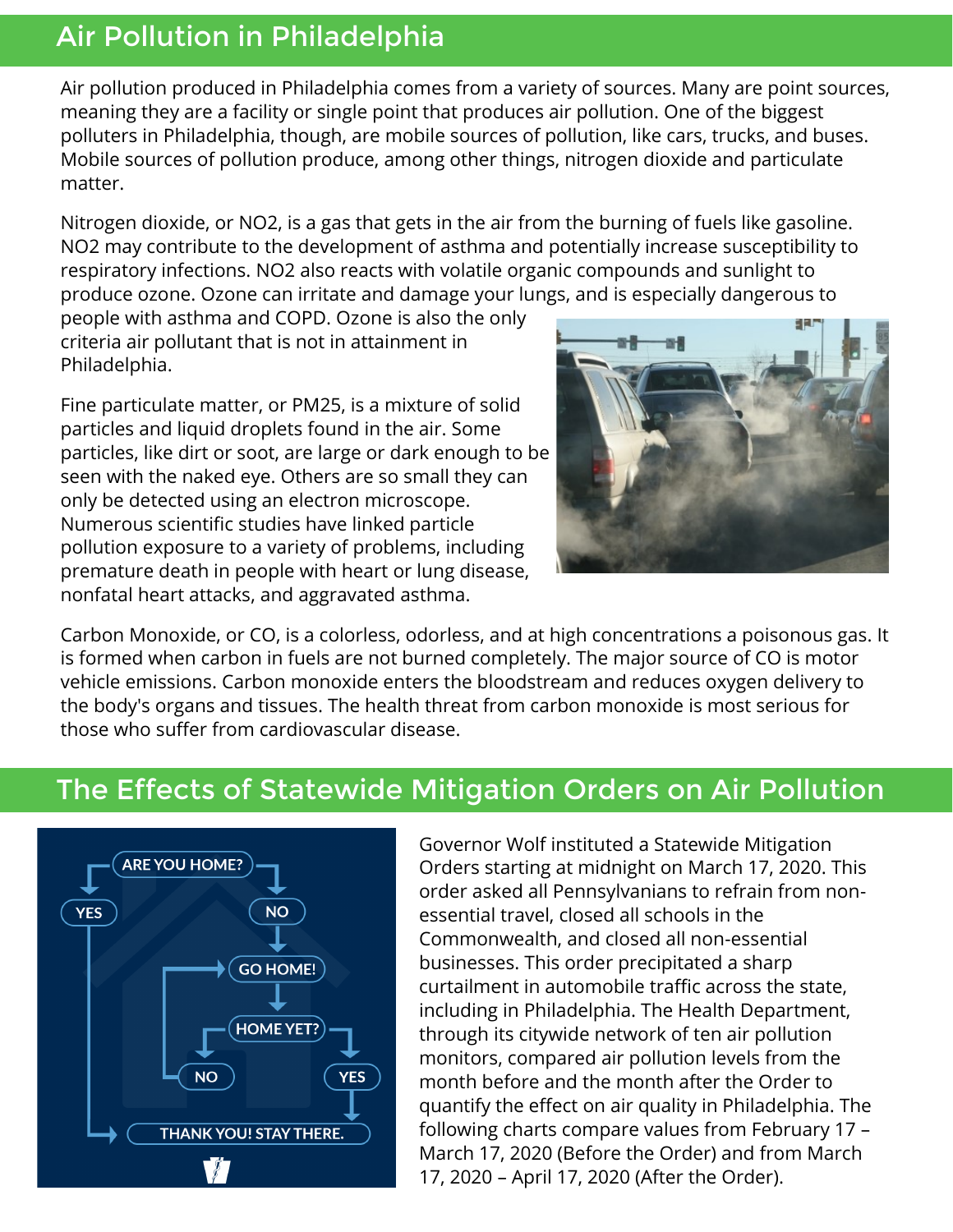#### Results



The average daily maximum one-hour NO2 concentration recorded for the month Before the Order was 37.5 parts per billion. After the Order, the average concentration recorded was only 29.2 ppb. That means that NO2 concentrations in Philadelphia dropped by about 22% since Governor Wolf's Statewide Mitigation Order.



The daily average PM25 concentration recorded for the month Before the Order was 7.4 ug/m $^3\!$ . After the Order, the average concentration recorded was only 6.1 ug/m $^3$ . That means that PM25 concentrations in Philadelphia dropped by about 18% since Governor Wolf's Statewide Mitigation Order.



The average maximum daily eight-hour CO concentration recorded for the month Before the Order was 0.7 ppm. After the Order, the average concentration recorded was only 0.5 ppm. That means that CO concentrations in Philadelphia dropped by about 25% since Governor Wolf's Statewide Mitigation Order.